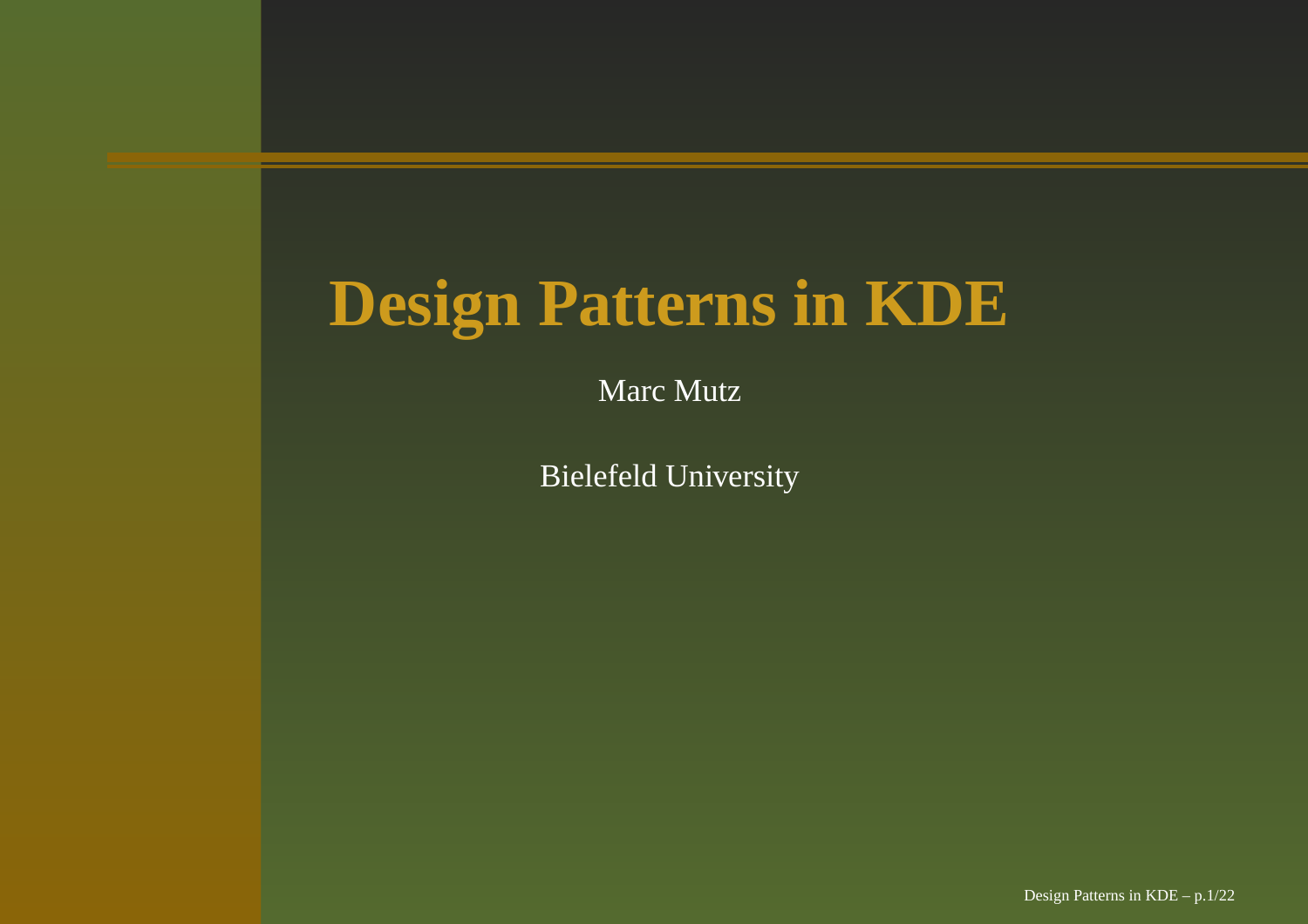### **Overview**

- What Design Patterns are
- What they are not
- Why would I want to use one?
- Case Study: The KDE DOM implementation.
- Other Examples of Design Pattern use in KDE and **Ot**
- Examples of Patterns not ye<sup>t</sup> used in KDE and Qt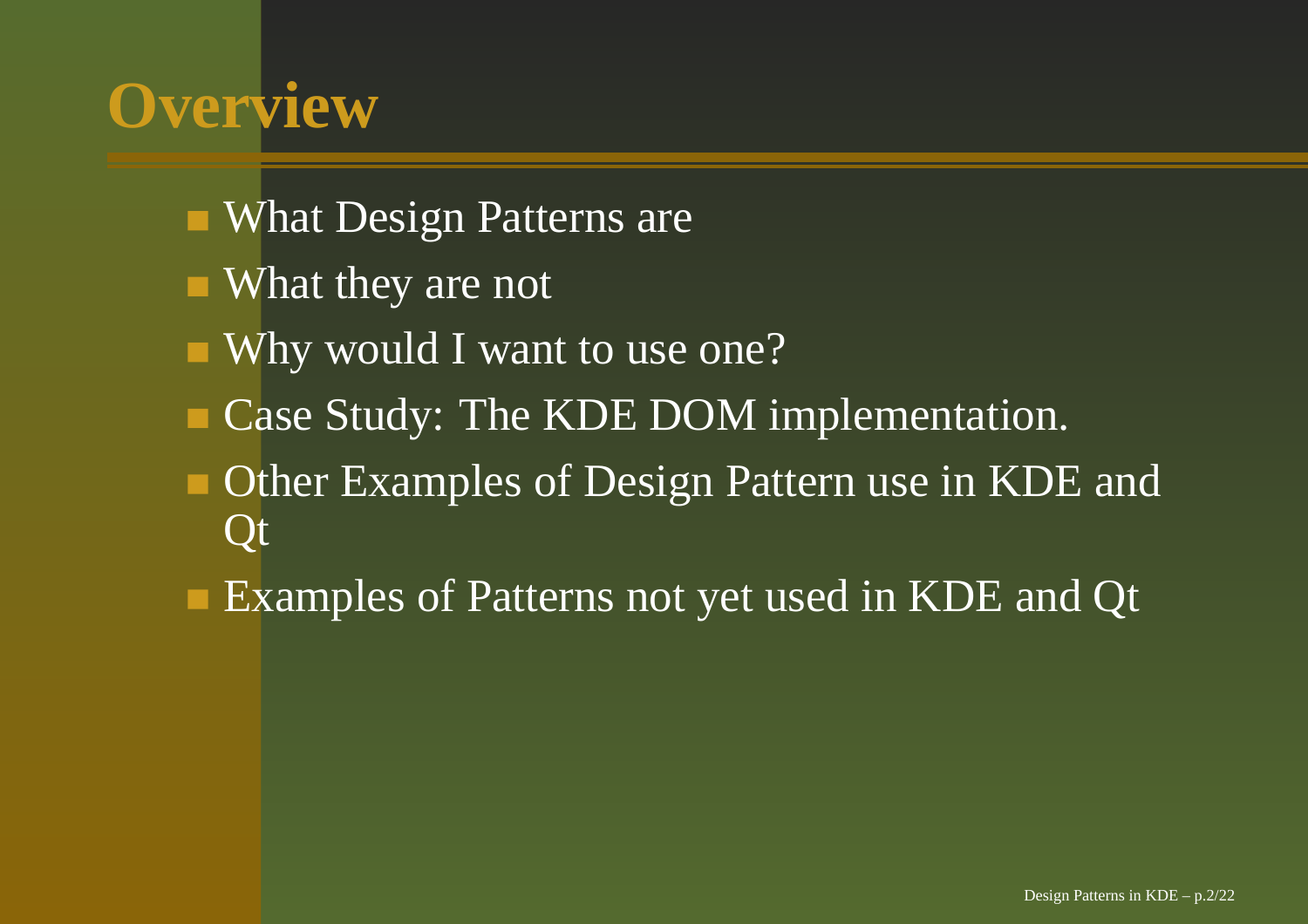## **What Design Patterns are**

#### Design Patterns are

- A higher-level language than the programming language to talk about software systems in,
- A set of general solutions to common problems in software engineering,

Definition of *Gamma et al*: "Design Patterns are descriptions of communicating objects and classes that are customized to solve <sup>a</sup> general design problem in <sup>a</sup> particular context."

E.g., in **C**, **Inheritance** might be <sup>a</sup> **Design Pattern**, whereas in **C++**, it's built into the language.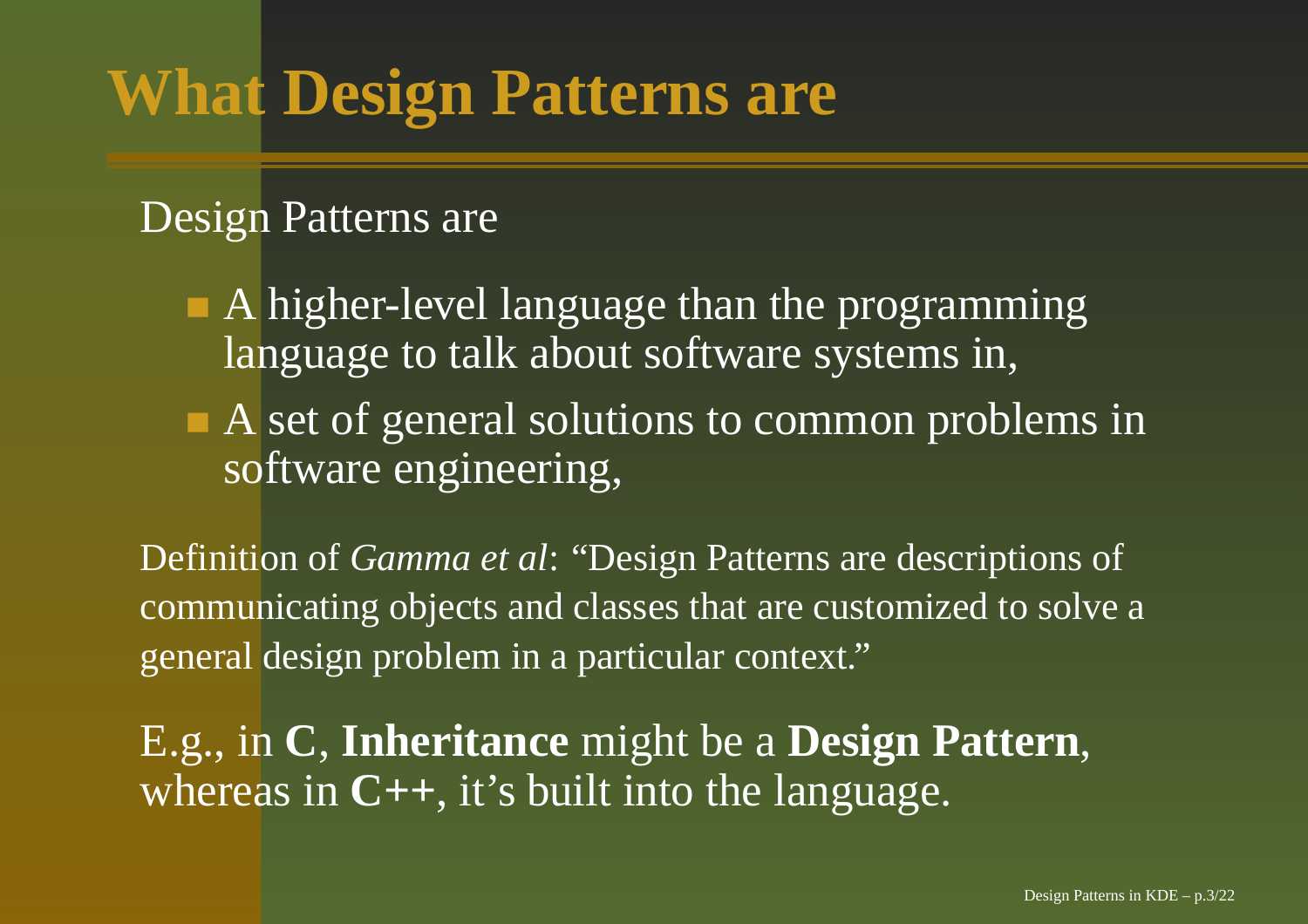## **What Design Patterns are not**

#### Design Patterns are not

- Algorithms such as QuickSort or Boyer-Moore.
- Language features, such as polymorphism or exceptions.
- Implementation patterns, such as the **d-pointer** or the **virtual\_hook**.
- Software components such as toolkits and frameworks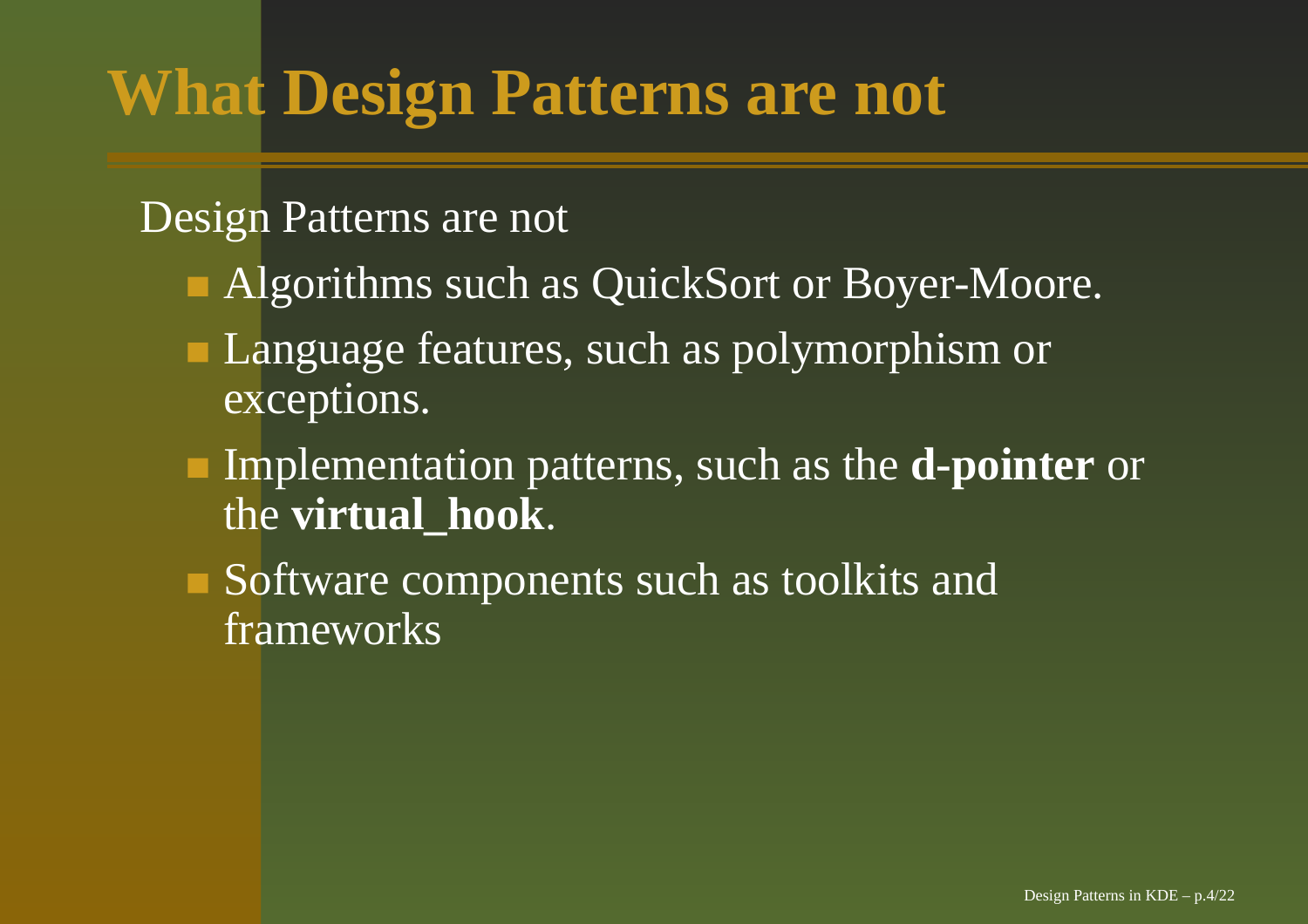## **Why would I want to use one?**

Short answer: Because it makes you <sup>a</sup> better programmer.

Long answer: On learning Design Patterns, you will find that you have known and implemented at least some of the patterns already.

You may have copied code or ideas, or you might have solved the problem yourself.

What you more often than not have **not** done is think of the solution as a pattern to **re-apply** whenever <sup>a</sup> similar problem arises again.

And almost certainly, you haven't **named** them and pu<sup>t</sup> them in <sup>a</sup> catalog to refer to for **inspiration** and discussions about design.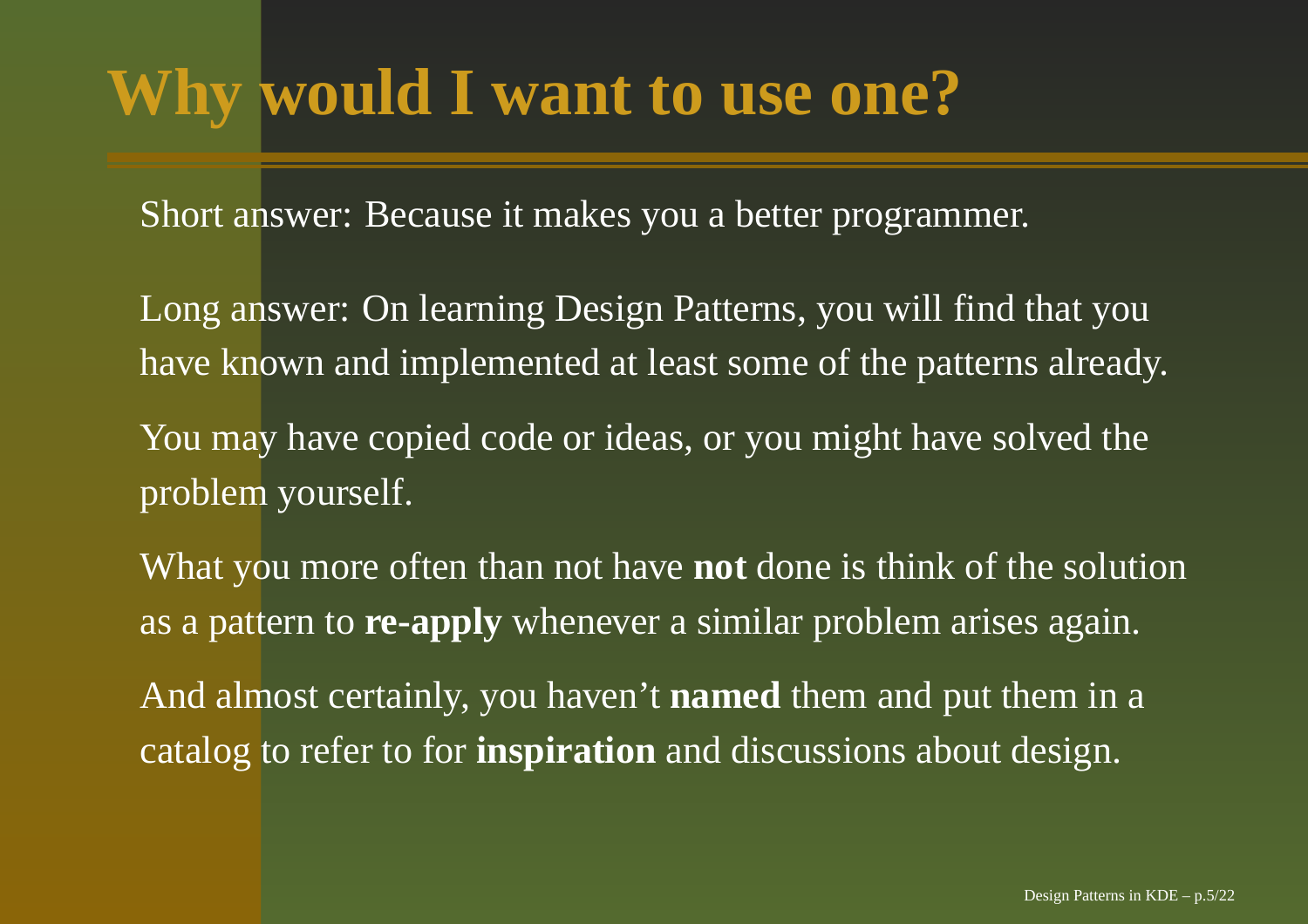#### **A Case Study: KDE' <sup>s</sup> DOM Implementation**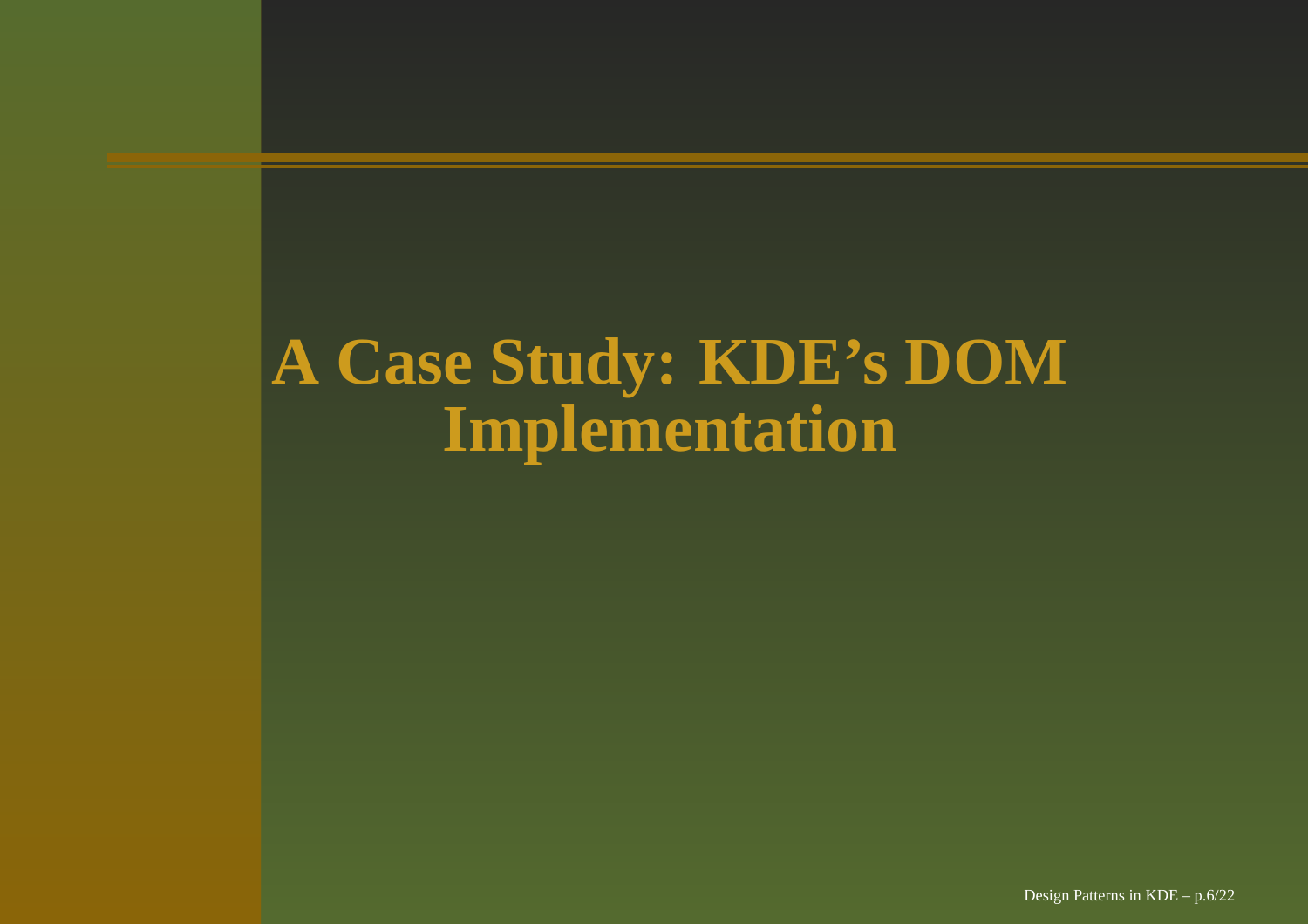# **Case Study: DOM: Factory Method**

DOM::Document implements the **Factory Method** pattern:

```
class Document : public Node {
 // ...
 // All of these are Factory Methods:
 Element createElement(...);
 Attr createAttribute(...);
 Event createEvent(...);
// ...
};
```
**Factory Methods** abstract away the creation of objects. This is essential if you want to hide the implementation and only want to expor<sup>t</sup> the interface.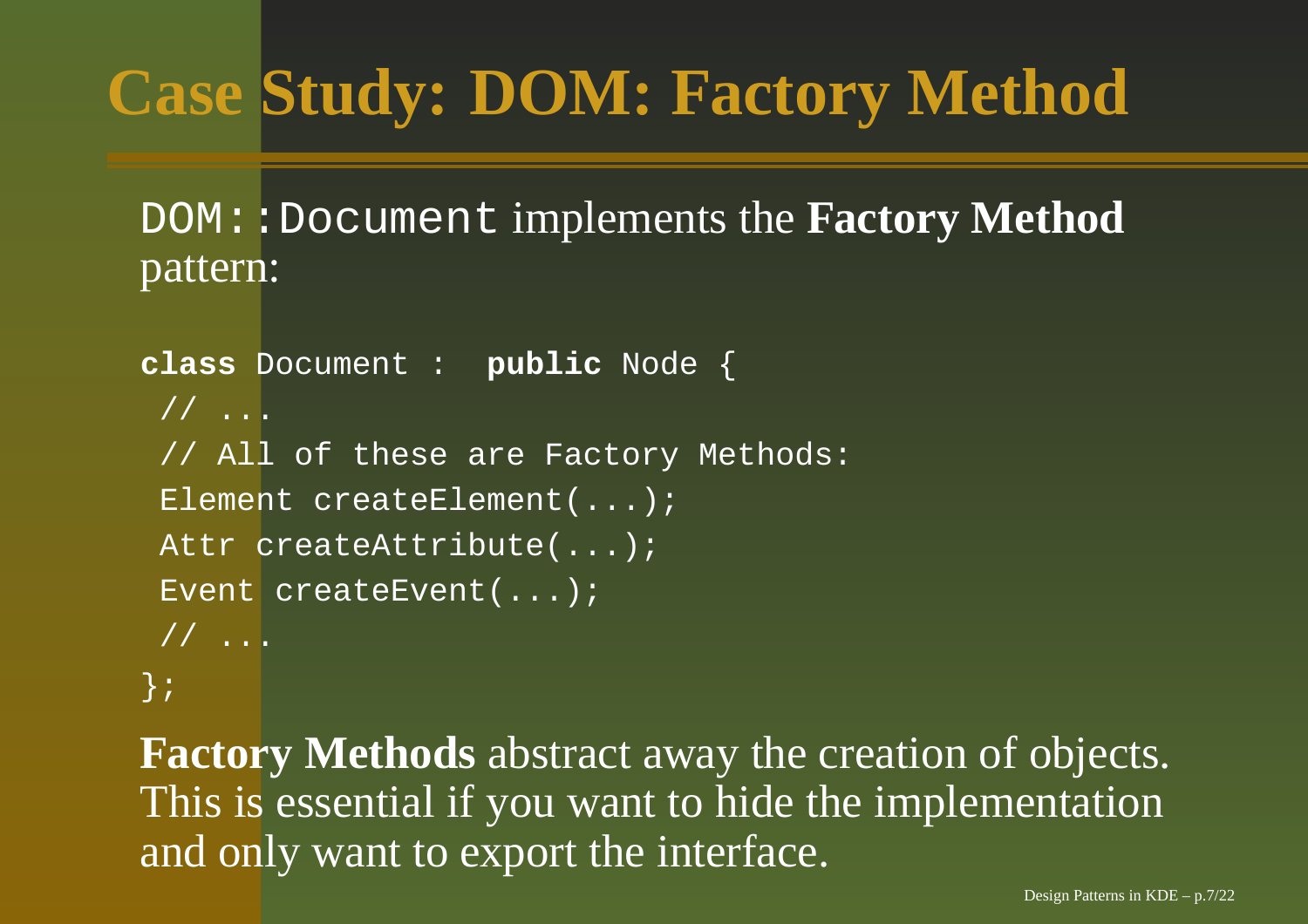# **Case Study: DOM: Bridge**

Almost all DOM classes implement the **Bridge** pattern (a.k.a. Handle):

- Node (the **Abstractor**) contains <sup>a</sup> member of type NodeImpl (the **Implementor**)
- Element (the **Refined Abstractor**) inherits Node

#### This pattern is **not <sup>a</sup> d-pointer**:

- d-pointer involves <sup>a</sup> dumb Data Object with no behavior.
- Implementor is stand-alone (contains all data and behavior).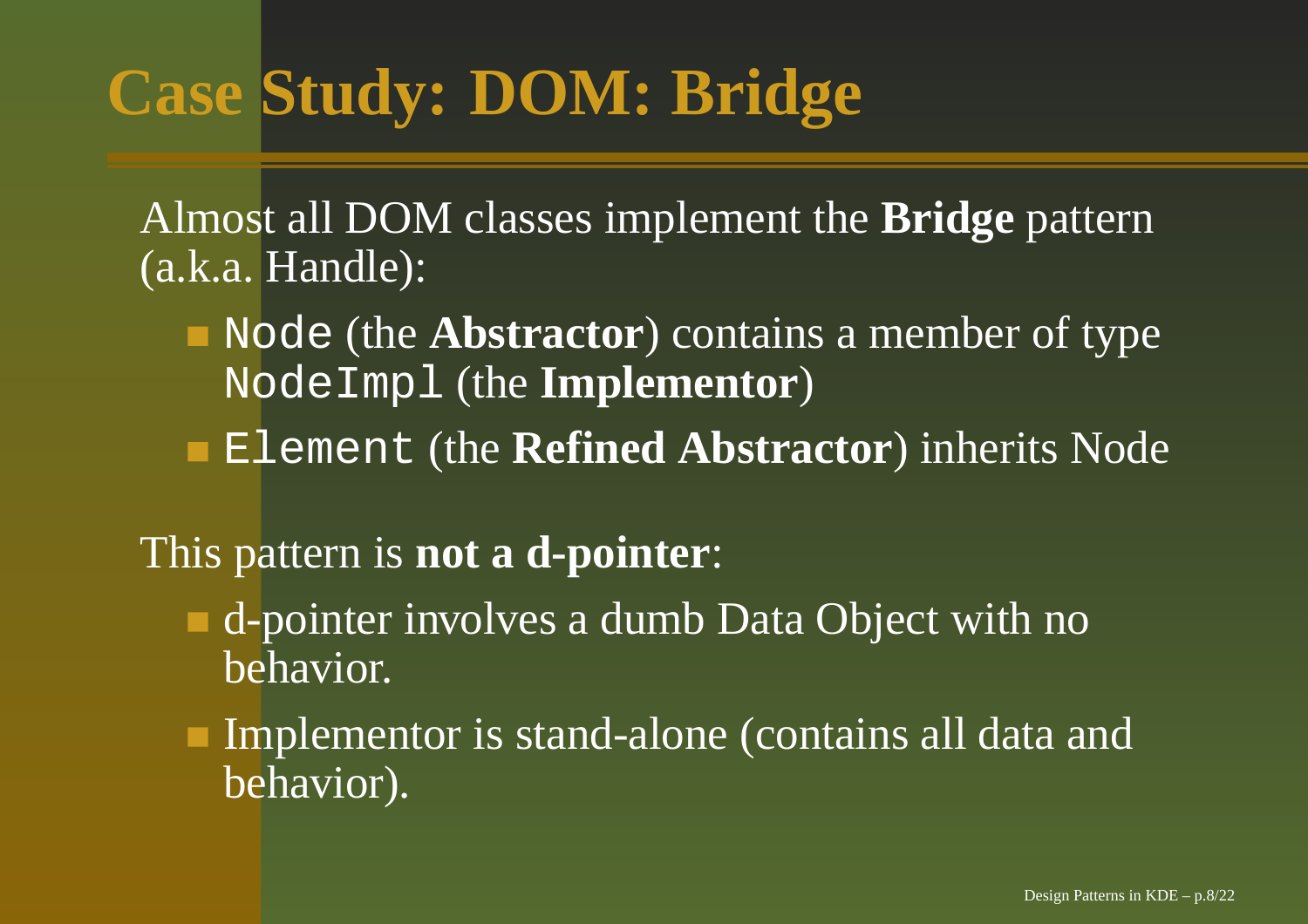# **Case Study: DOM: Composite**

The Node-derived DOM classes implement the **Composite** pattern: For a basic interface (Node), there are two classes of implementations:

- **Leaves** (Text, Comment) that contain no further children.
- **Composites** (Element, Attr) that may have one or more children.

The important aspec<sup>t</sup> of this pattern is that container classes here implement the interface of the objects they contain.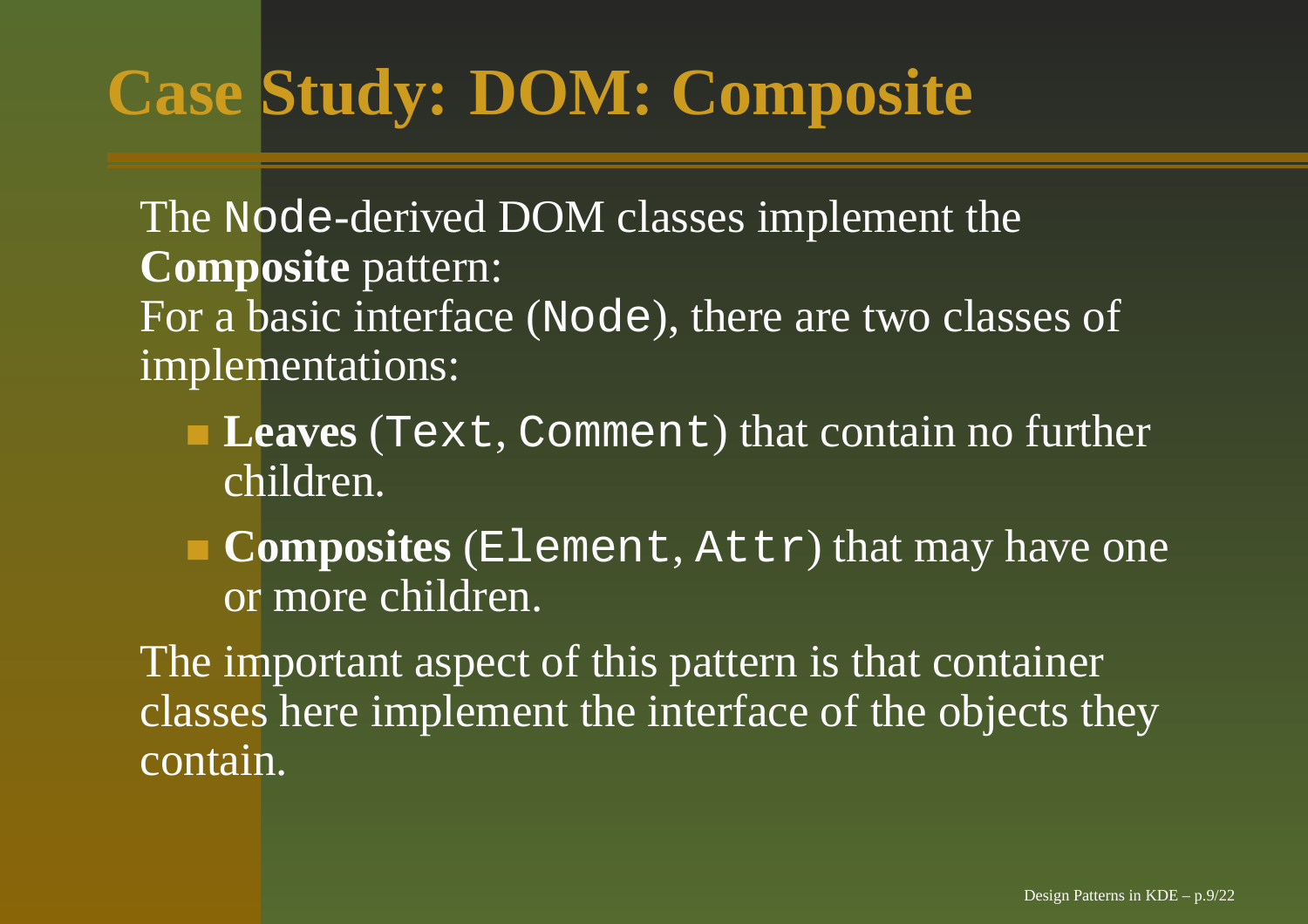## **DOM: Chain of Responsibility**

Event, together with NodeImpl::dispatchEvent() implements <sup>a</sup> variant of the **Chain of Responsibility** pattern:

- **Handler** (Node) objects hold references to other Handlers, thus forming an object chain.
- A handleRequest() method on Handler either handles the reques<sup>t</sup> or passes it on to the next Handler in the chain.

Typically, **Handler** will be an interface so that the class of each Handler in the chain can be different. This is not the **Chain of Responsibility** as the book says, but similar enough.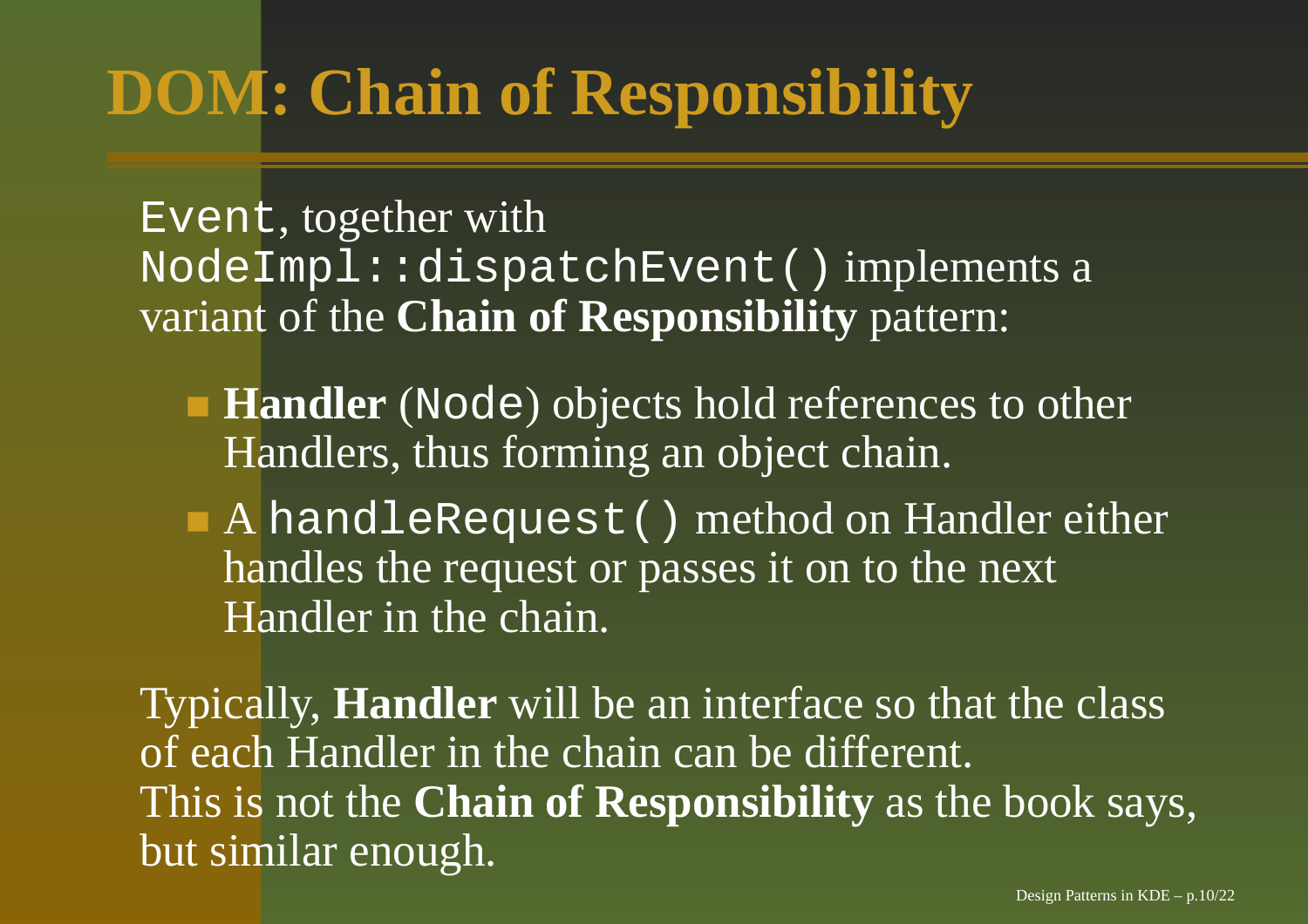## **Case Study: DOM: Observer**

The EventListener class implements the **Observer** pattern:

- A **Subject** (Node) registers **Observers** (EventListener)
- On state change, Subject calls Observer's single method, in this case handleEvent(Event&)

You'll find few Observers in KDE, since Qt's **signal/slot** mechanism reduces the need for this pattern. Subjects know their type, so Observers can also be **Visitors**.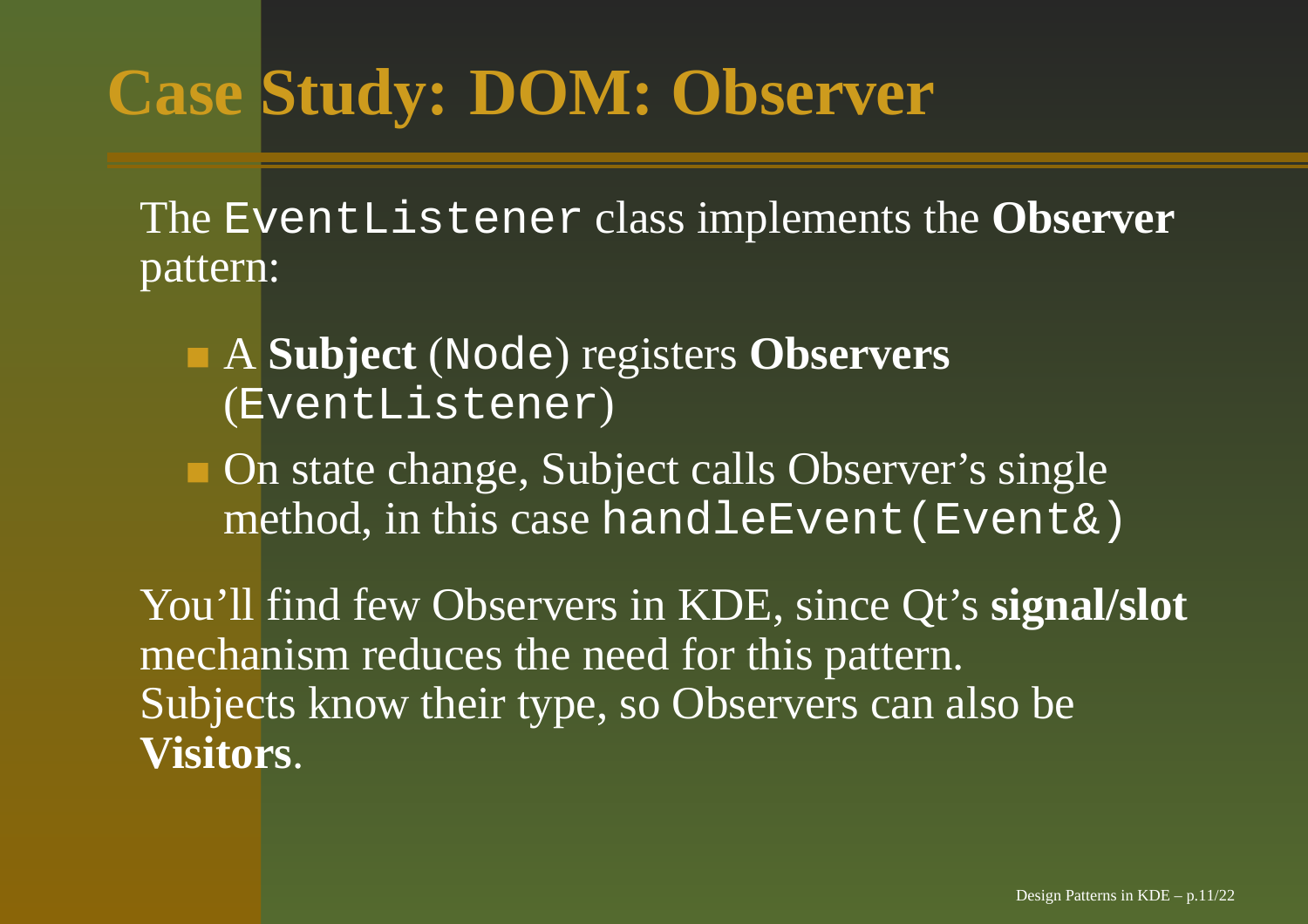### **Other Examples of Design Pattern Use in KDE/Qt**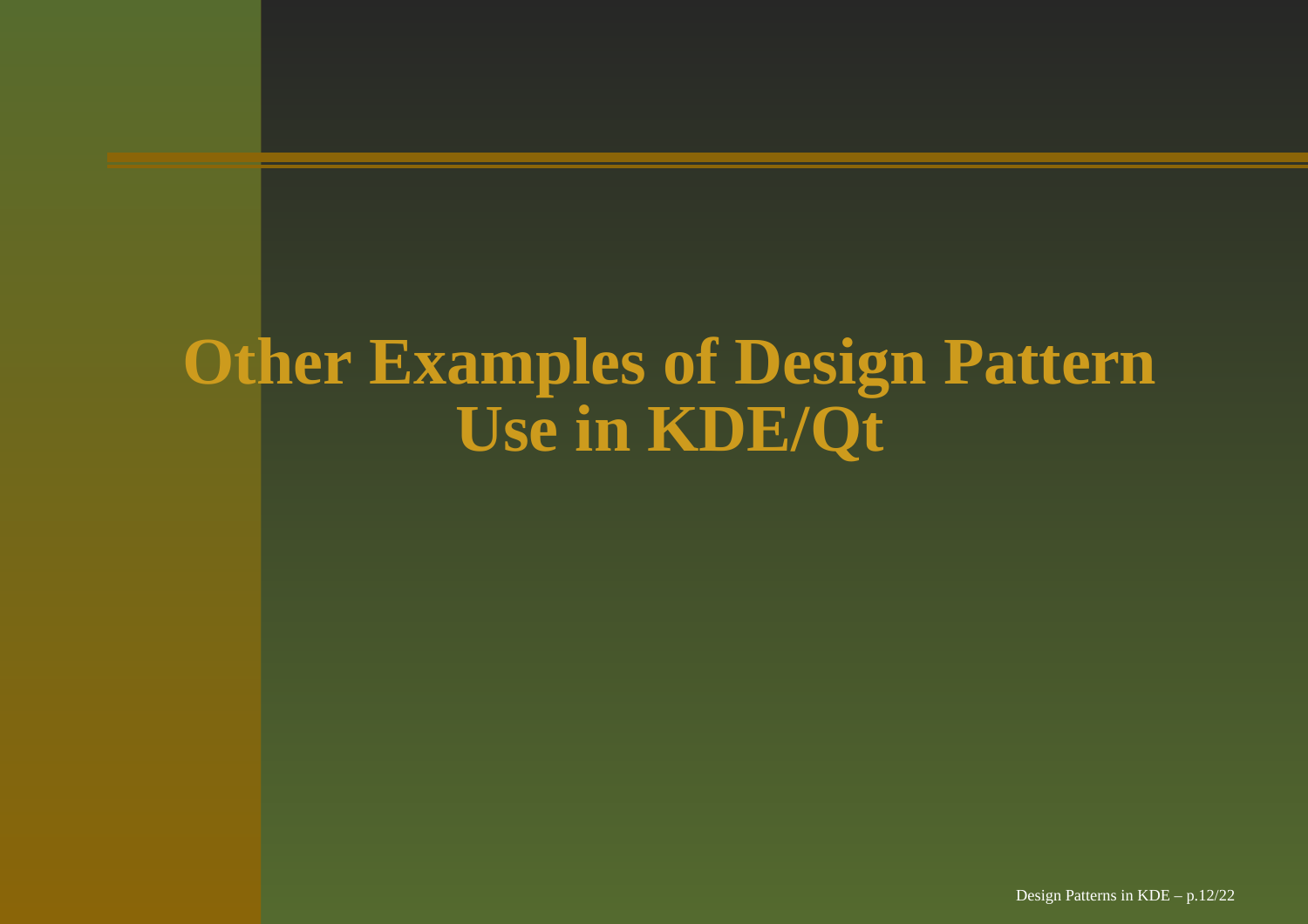#### **Design Patterns Use: Factories**

Both **Abstract Factory** and **Factory Method** are implemented in QTextCodec:

```
class QTextCodec {
// ...
 static QTextCodec *
  codecForName( const char * name, ... );
// ...
virtual QTextDecoder * makeDecoder() const;
virtual QTextEncoder * makeEncoder() const;
// ...
};
```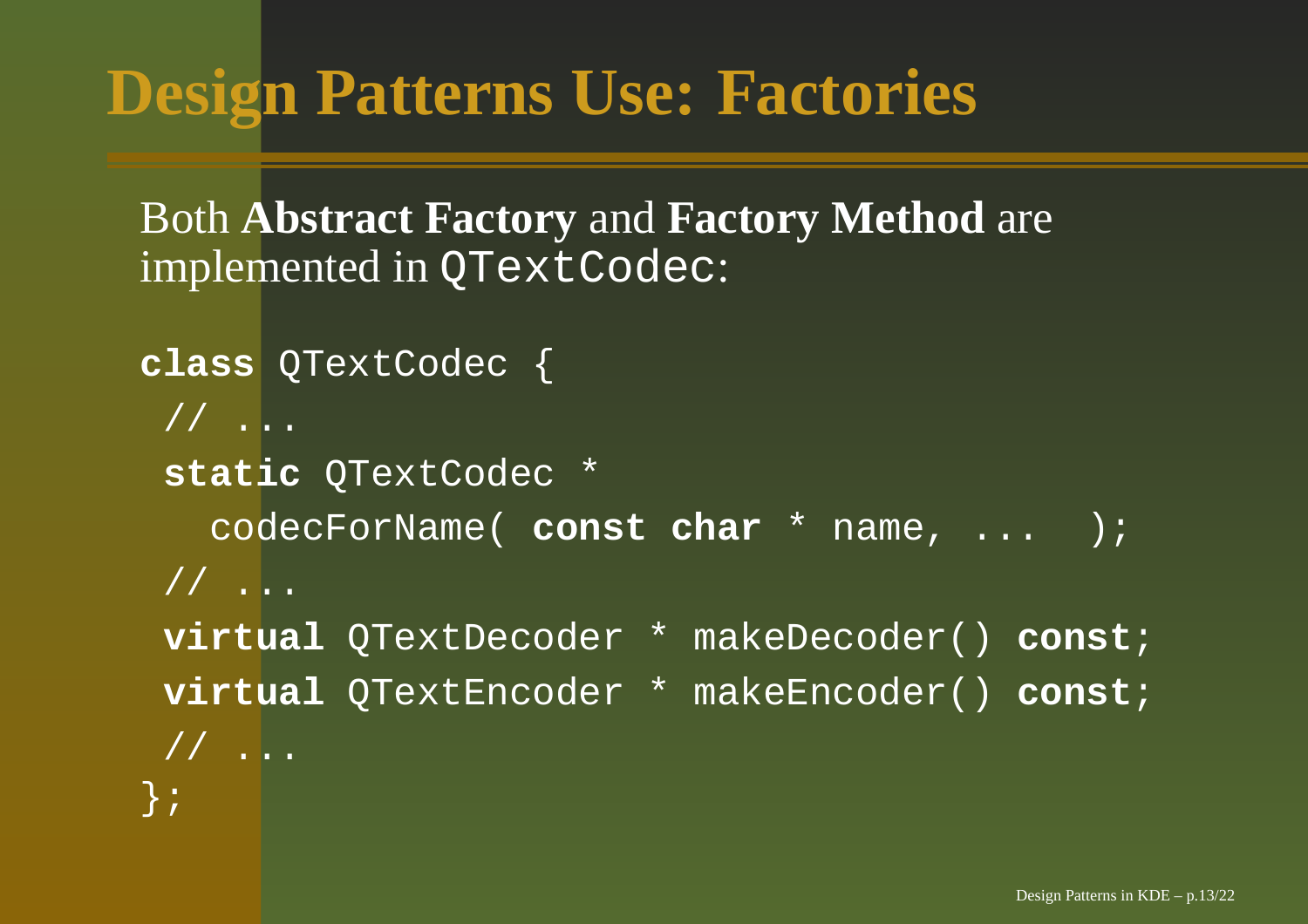## **KDE/Qt Design Pattern Use: Builder**

KSieve::Parser implements the **Builder** pattern: Instead of constructing an explicit parse tree, it calls methods in the KSieve::ScriptBuilder interface:

```
class ScriptBuilder {
// ...
virtual void commandStart( const QString & identifier ) = 0;
virtual void commandEnd() = 0;
virtual void taggedArgument( const QString & tag ) = 0;
virtual void stringArgument( const QString & str, ... ) = 0;
virtual void numberArgument( unsigned long number ) = 0;
```
};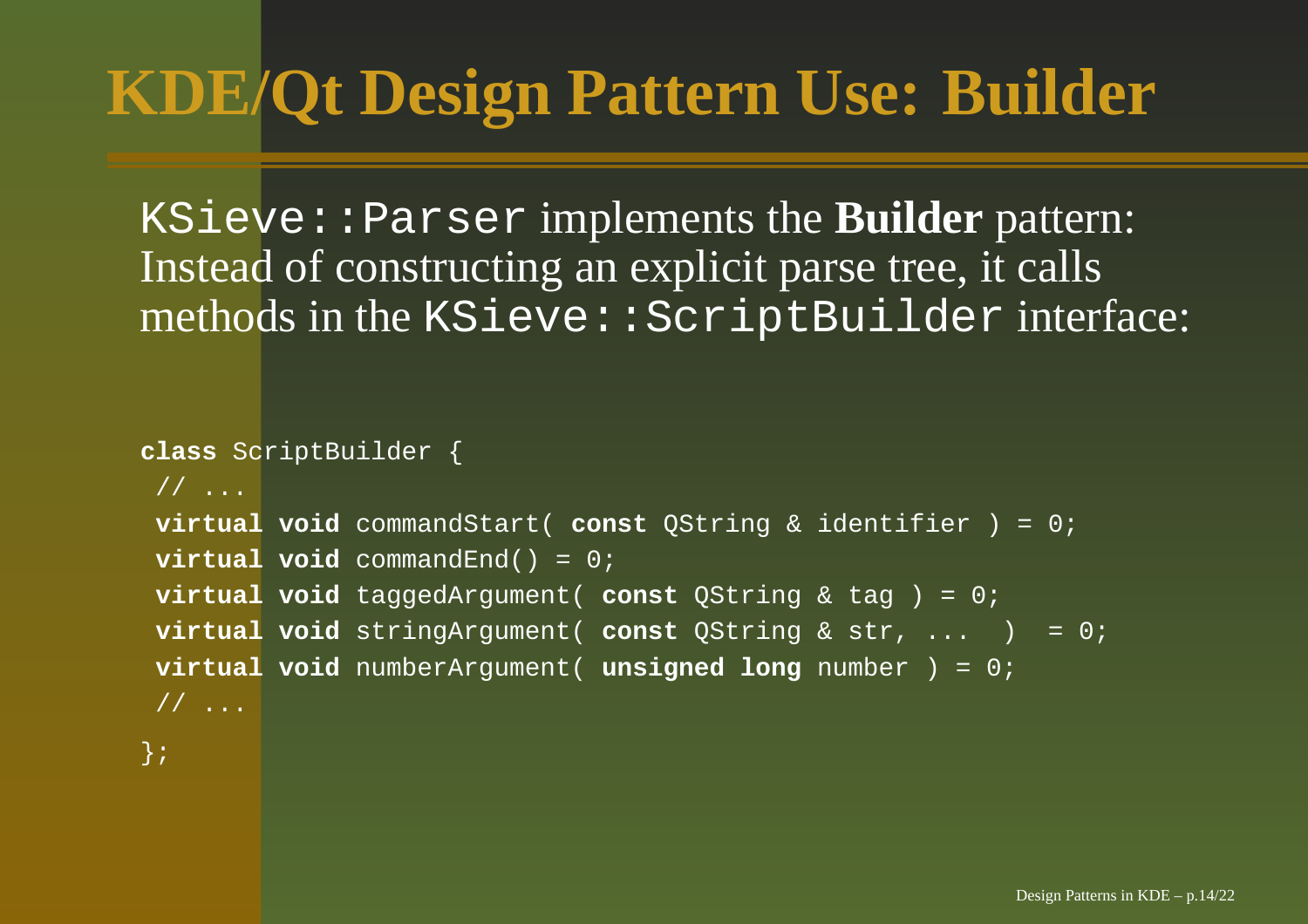## **Design Pattern Use: Builder II**

Implementations of this interface can reuse the parser to do totally different things, such as **pretty-printing** the script, creating <sup>a</sup> DOM-like **object tree**, **test** the parser. . .

```
class PrettyPrintingScriptBuilder {
 // ...
 void commandStart( const QString & id ) {
   mStream << QString().fill( ' ', mIndent ) << id;
 }
 void commandEnd() { mStream << endl; }
 void numberArgument( unsigned long num ) { mStream << num; }
 // ...
private:
```
QTextStream mStream; **int** mIndent;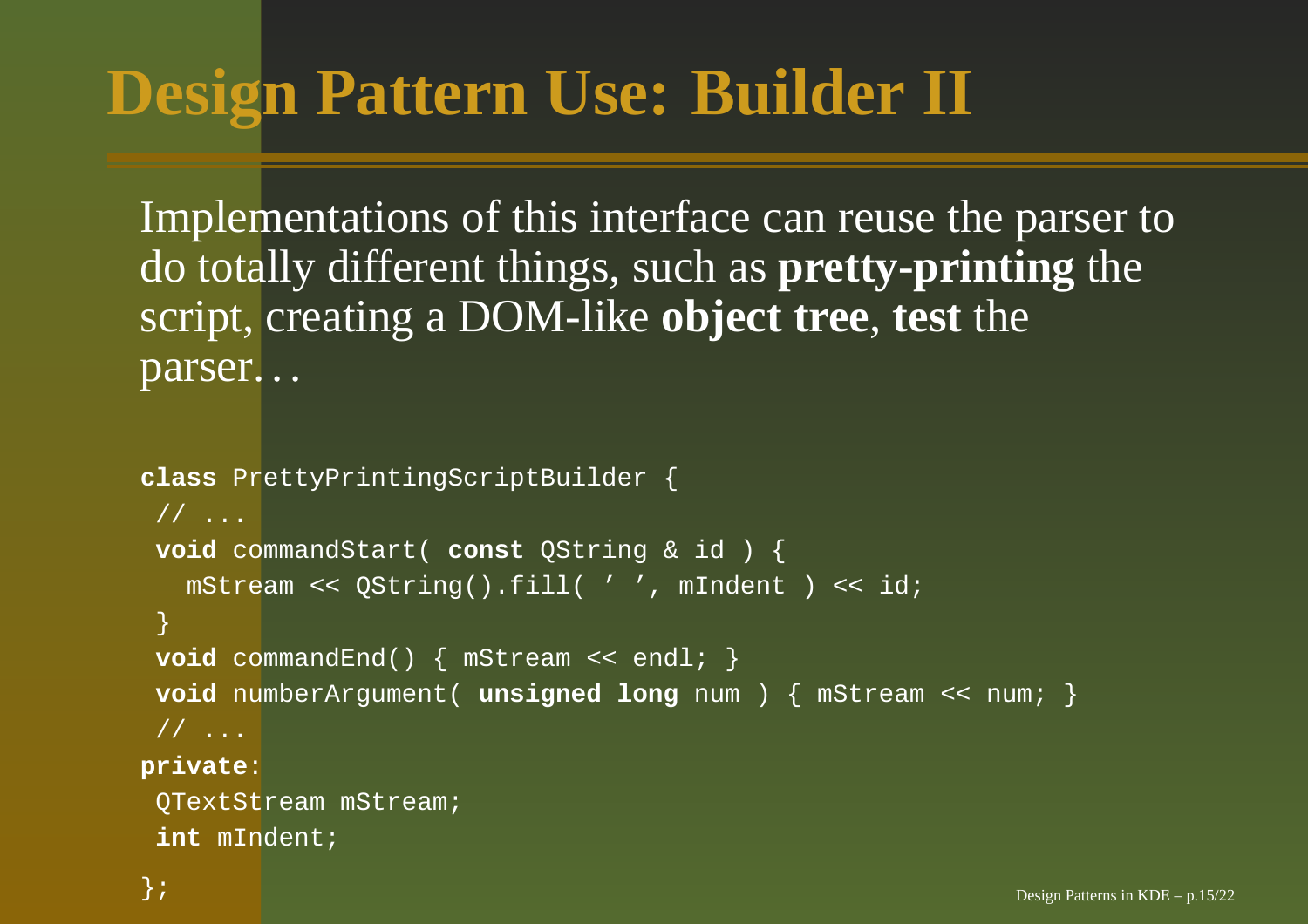### **Design Pattern Use: Decorator**

QFrame implements the **Decorator** pattern:

- QFrame: *Is* <sup>a</sup> QWidget, *decorates* one with <sup>a</sup> border.
- QScrollView: *Is* <sup>a</sup> QWidget, *decorates* one with scrollbar(s).
- The pattern here is:
	- Basic interface (QWidget)
	- Concrete implementations (QPushButton, etc)
	- Decorator implementations that contain <sup>a</sup> member of basic type, which they decorate with additional state or functionality.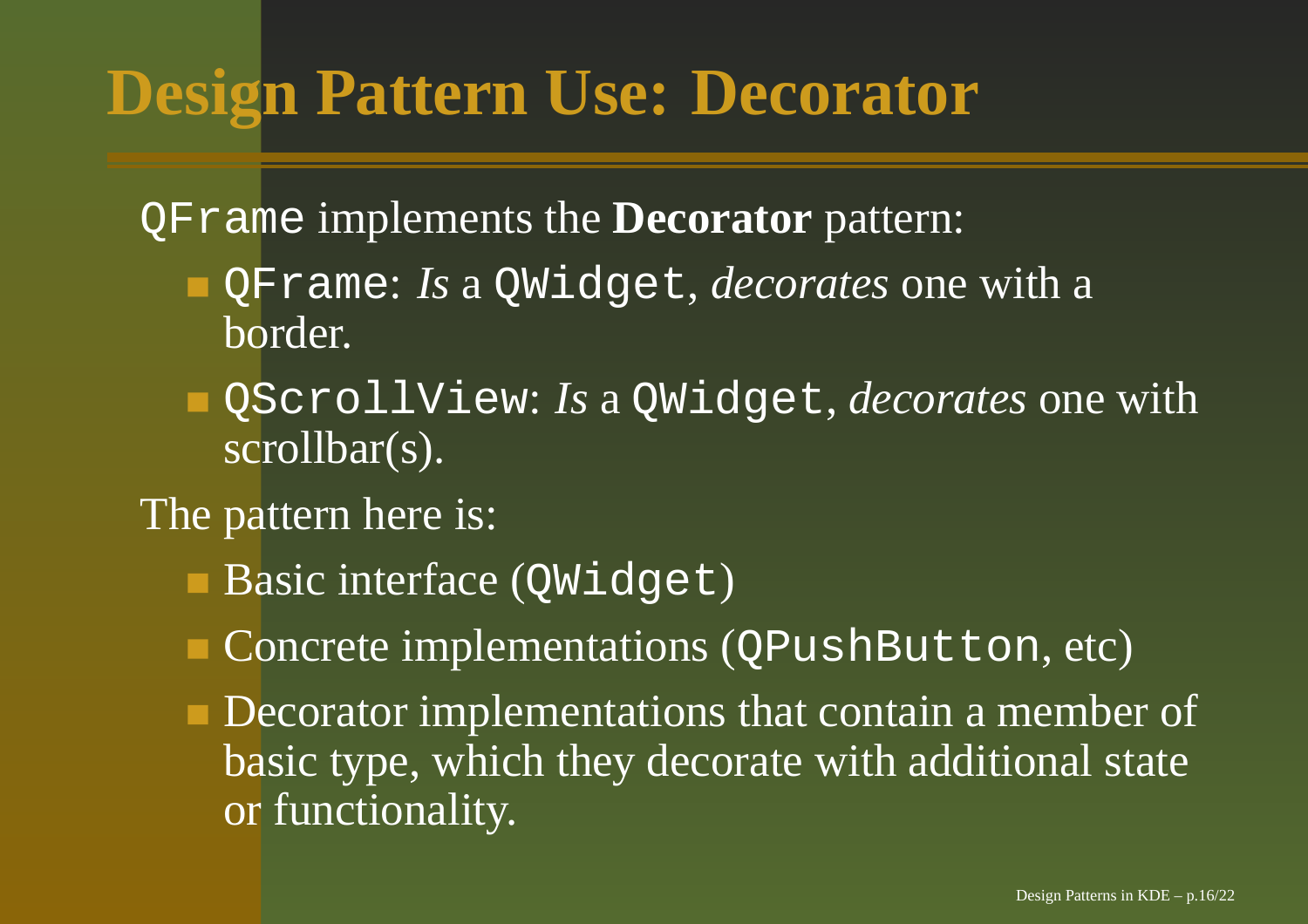### **Design Pattern Use: Strategy**

There are two examples of **Strategy** implementations in KMail:

**AttachmentStrategy** Encapsulates an algorithm to decide which attachments to display.

**HeaderStrategy** Encapsulates an algorithm to decide which header fields to display.

The pattern here is:

Base interface (AttachmentStrategy)

Concrete implementations ({Iconic,Smart,...}AttachmentStrategy).

Context class that refers to <sup>a</sup> member of the abstract type to perform tasks.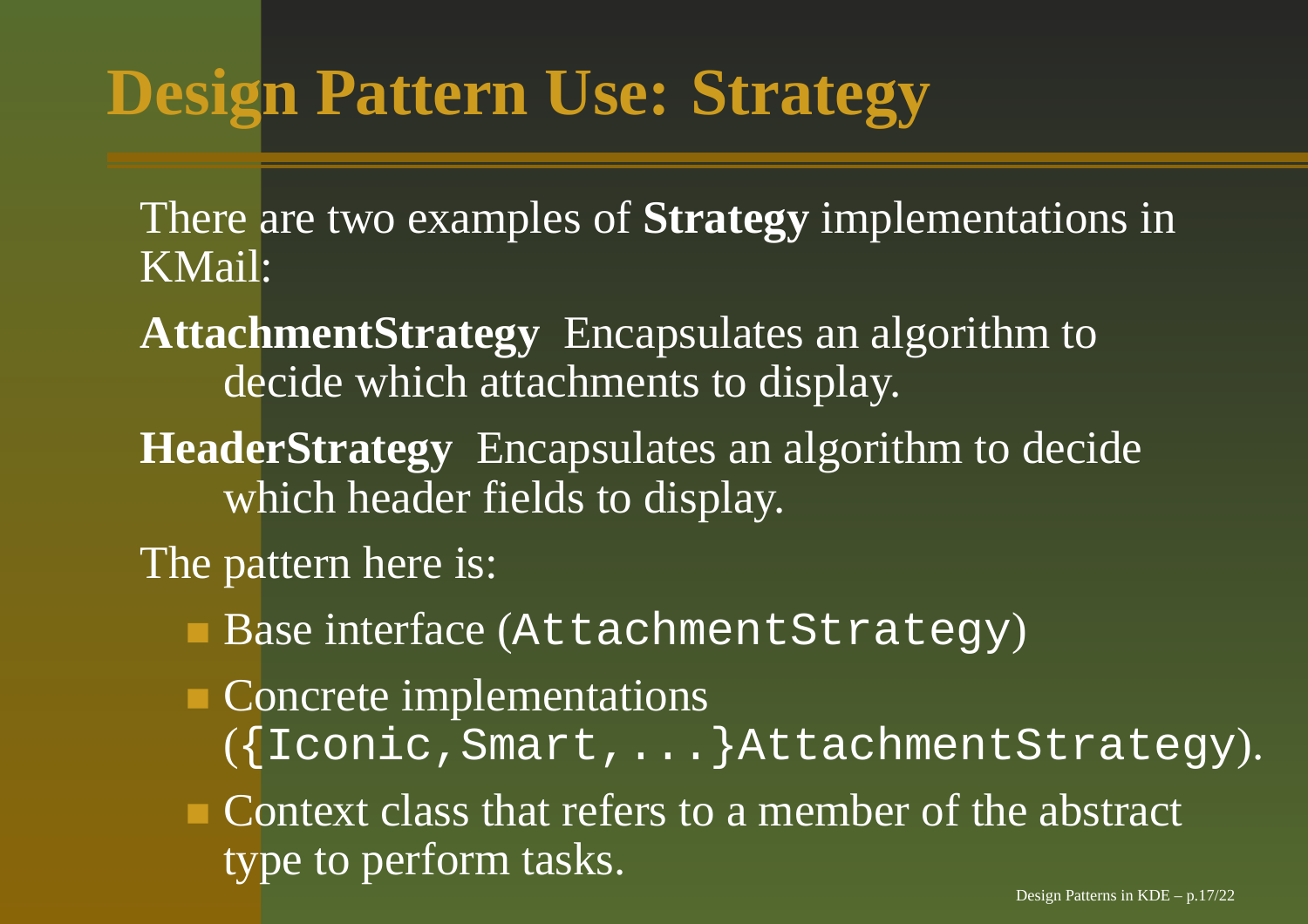## **Design Pattern Use: Strategy II**

```
class AttachmentStrategy {
 virtual bool inlineNestedMessages() const = 0;
};
class IconicAttachmentStrategy : public AttachmentStrategy {
 bool inlineNestedMessages() const { return false; }
};
class SmartAttachmentStrategy : public AttachmentStrategy {
 bool inlineNestedMessages() const { return true; }
};
class ObjectTreeParser {
 bool processMessageRfc822Subtype(...) {
   // ...
   if ( mAttachmentStrategy->inlineNestedMessages() ) {
     // expand the message
   } else {
     // make an icon instead
   }
 };
};
```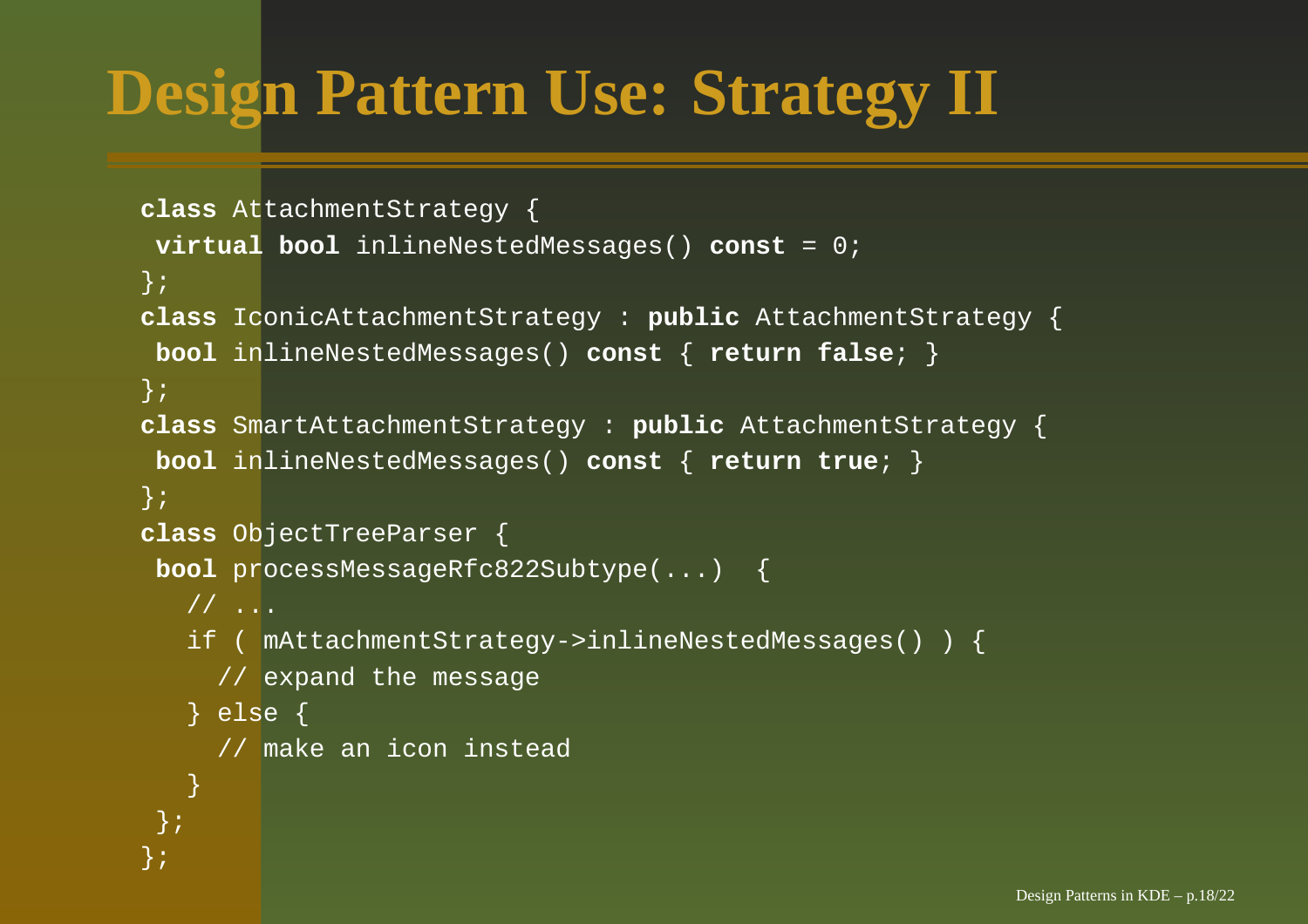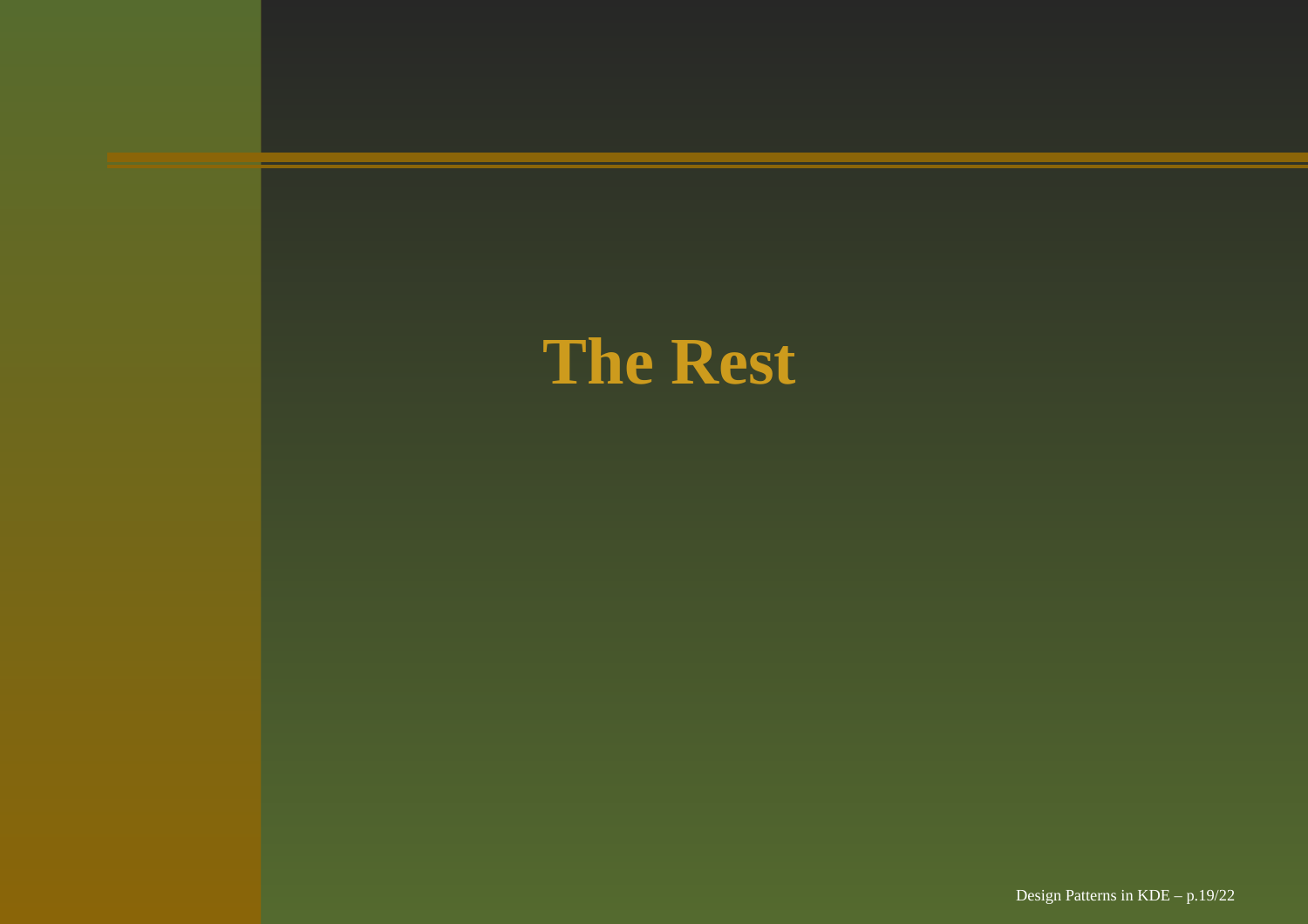#### **Patterns not yet used in KDE**

I promised to explain the **Null Object** pattern. You all know code that looks like this:

```
if ( mFoo )
 mFoo->doSomething();
elsedoSomethingWithoutFoo();
```
If your implementation is cluttered with this type of code, and mFoo is **State** or **Strategy**-like, you can **refactor** to make the code use the **Null Object** pattern: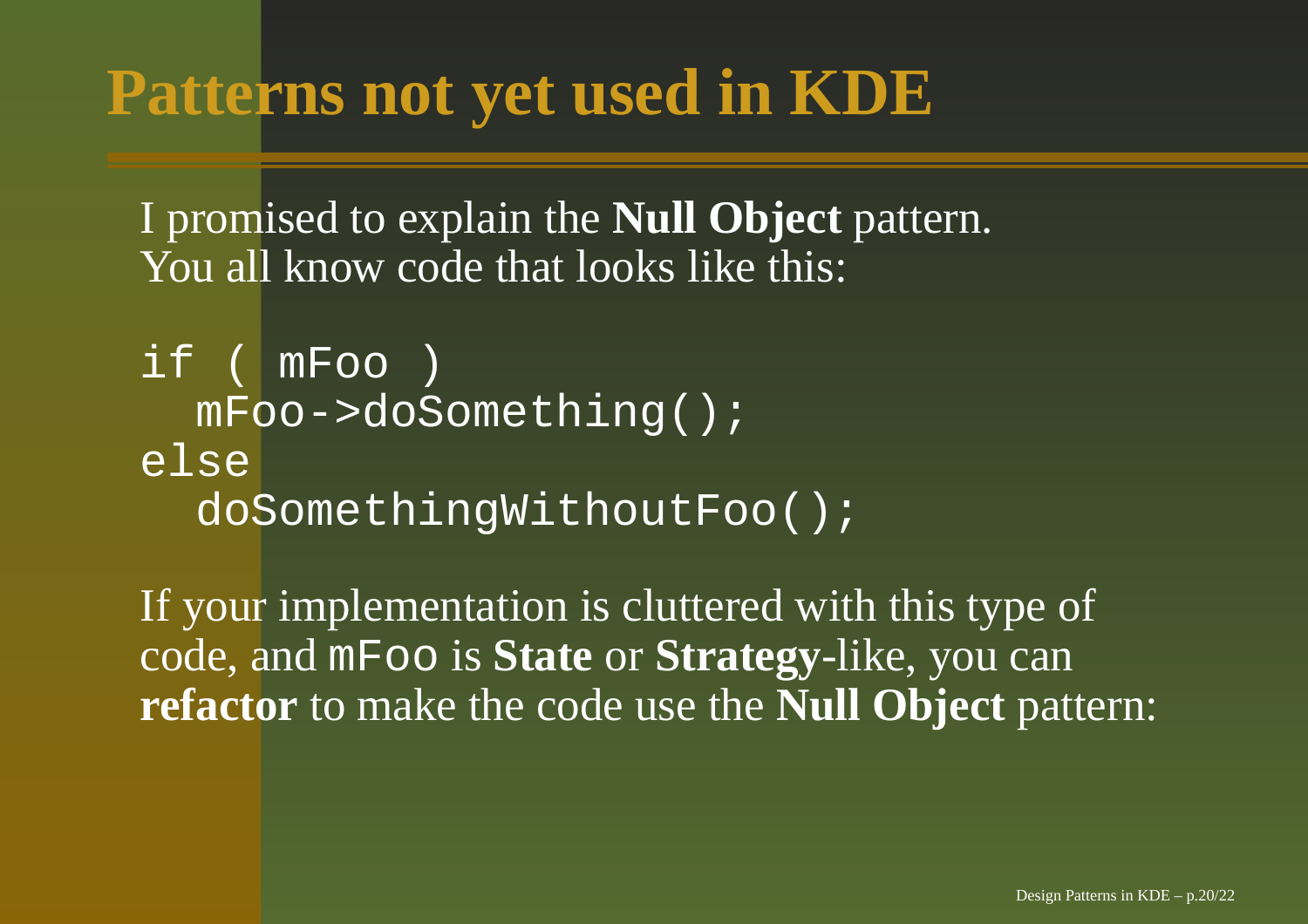## **Refactoring: Introduce Null Object**

if ( mFoo ) mFoo->doSomething(); elsedoSomethingWithoutFoo();

- 1. Implement mFoo's interface in <sup>a</sup> NullFoo class, where each method's implementation consists of the else leg of conditionals like the above.
- 2. Instead of setting mFoo to null to indicate it's absence, put a reference to a NullFoo instance there.
- 3. Remove the conditionals.